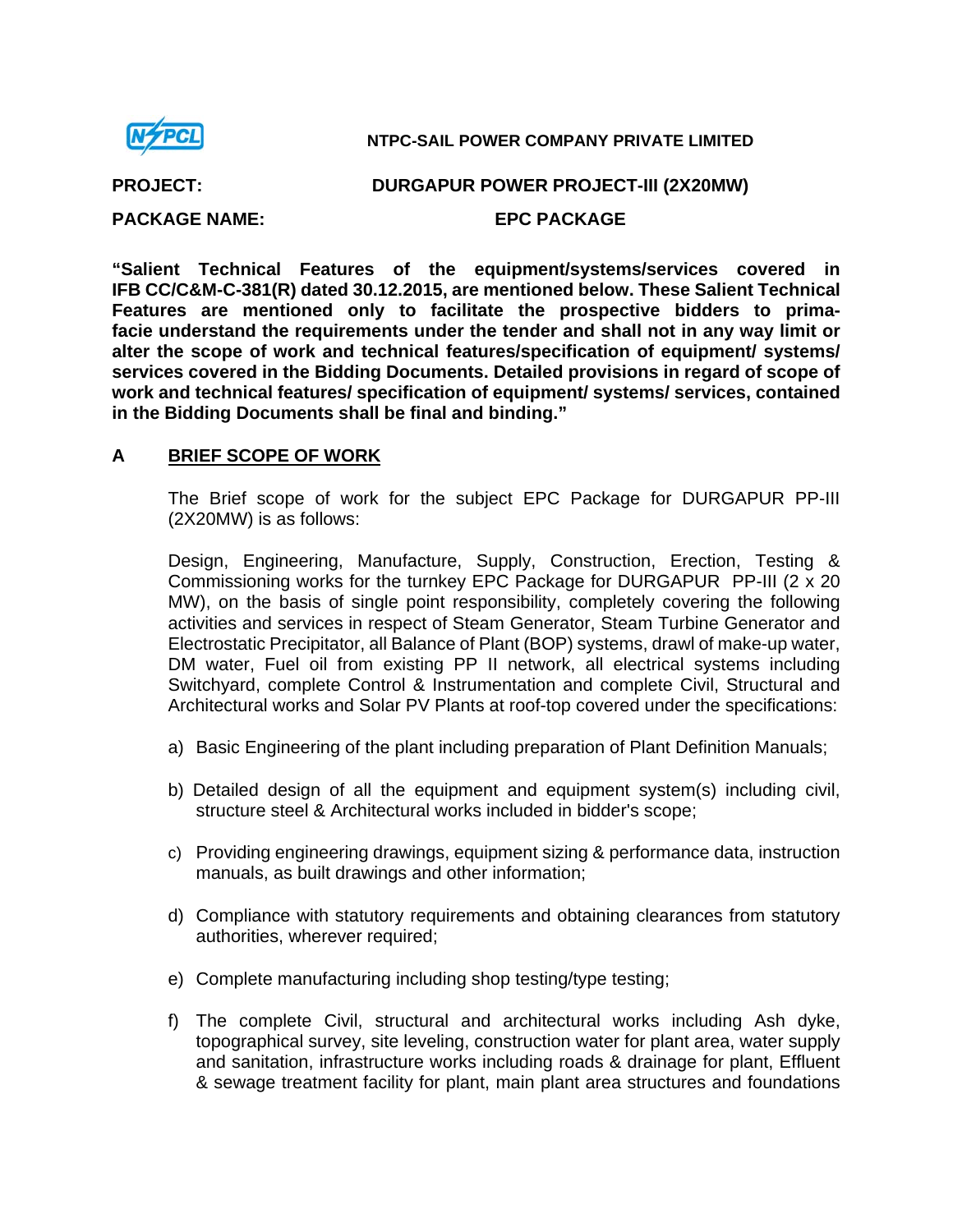including turbine building, bunker building, boiler structure, ESP structure, service building, Administrative building, compressor house, complete coal handling plant and Ash handling plant, chimney, pipe/cable galleries and pipe/cable trenches, duct banks, pedestals, cooling towers, balance of plant buildings including CW System, make-up water drawl system, ETP / STP buildings and structures, offsite structures and buildings, transformer yard structures, switchyard structures, fuel oil handling system and fire protection system structures and foundations, bridges and culverts for crossing of roads inside plant area, landscaping and other miscellaneous buildings and structures;

- g) Packing and transportation from the manufacturer's works to the site including Logistic studies, insurance, customs clearance & port clearance, port charges, if any;
- h) Receipt, storage, preservation, handling and conservation of equipment at the site;
- i) Fabrication, pre-assembly, if any, erection, insurance, testing, commissioning and completion of facilities including putting into satisfactory operation all the equipment including successful completion of initial operation;
- j) Performance and guarantee tests after successful completion of initial operation;
- k) Supply of spares on FOR site basis;
- l) Reconciliation with Customs Authorities, in case of foreign Bidders;
- m) Satisfactory conclusion of the Contract;
- n) Insurance and other requirements

Detailed scope of work has been specified in the bidding documents.

# **B** SALIENT TECHNICAL FEATURES

# 1.00.00 **Steam Generator**

# 1.01.00 **Type**

The Steam Generator (SG) shall include all equipment required for Two (02) numbers of Boiler of top supported single drum natural circulation and having Atmospheric Fluidized Bed Combustion with under-bed fuel feeding system

# 1.02.00 **Other Features of Steam Generator Design**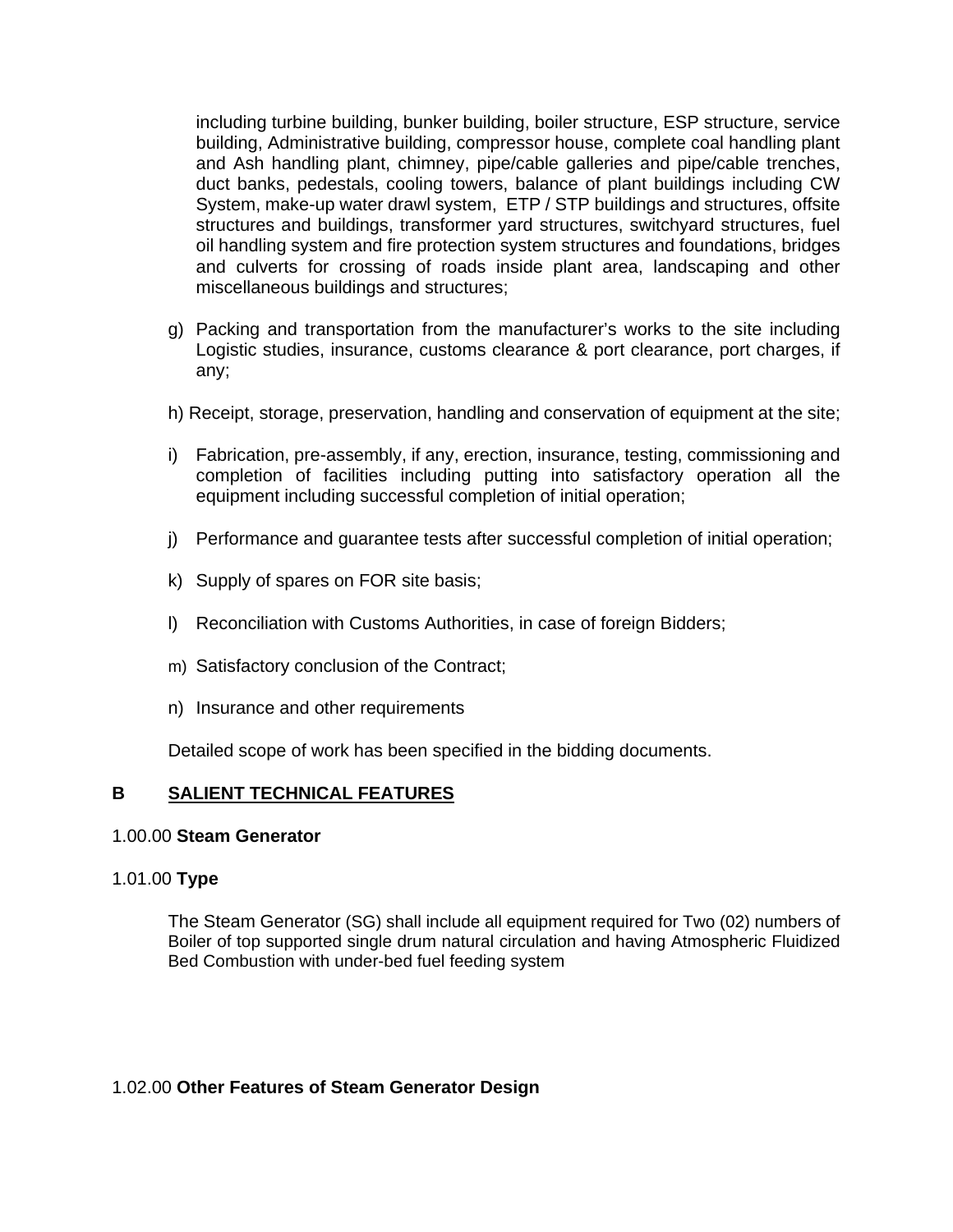The Steam Generator shall be AFBC (Atmospheric Fluidised Bed Combustion) type; top supported, dry bottom, with balance draft furnace with Economiser & Superheater arrangement and shall be suitable for outdoor installation. Tubular type Air Preheater is envisaged for flue gas heat recovery.

# 1.03.00 **Rating of Steam Generator(s)**

Steam Generator shall be designed to cater to duty requirements at Boiler Maximum Continuous Rating (BMCR) specified below:

| Capacity of steam<br>generator & steam $\vert$ T/Hr.<br>parameters | <b>Steam Flow</b>   | Temp<br>Deg C          | <b>Pressure</b><br>Kg/sq cm |
|--------------------------------------------------------------------|---------------------|------------------------|-----------------------------|
|                                                                    | 102% of the turbine | To achieve turbine     | To be designed              |
|                                                                    | VWO steam flow      | throttle main steam    | for<br>sufficient           |
|                                                                    |                     | temp as indicated in   | steam pressure              |
|                                                                    |                     | 3.02.00<br>clause      | to cater to the             |
|                                                                    |                     | Steam temp at super    | requirement of              |
|                                                                    |                     | heater outlet shall be | Turbine<br>inlet            |
|                                                                    |                     | at least 3 deg c       | throttle<br>steam           |
|                                                                    |                     | higher than the rated  | pressure                    |
|                                                                    |                     | main steam temp at     | indicated<br>- in           |
|                                                                    |                     | turbine inlet.         | clause 3.02.00.             |
| Feed water temp at                                                 |                     | To be optimized by     |                             |
| economizer inlet                                                   |                     | the bidder             |                             |

# 1.04.00 **Limiting Parameters for Steam Generator Design**

The Steam Generator design shall comply with the following limiting parameters with design coal' firing, under stipulated ambient air condition i.e. 27 degree Celsius temperature and 60 % relative humidity:

Flue gas temp at air heater outlet – 140 deg C (Maximum)

# **1.05.00 Operating Requirement:**

|               | Minimum load without oil  |                                                  |
|---------------|---------------------------|--------------------------------------------------|
|               | support                   |                                                  |
| 2             | Operation without HP      | Steam generator shall also be designed for       |
|               | Heaters in service        | continuous operation with HP heaters out of      |
|               |                           | operation. The steam generator heat output under |
|               |                           | HP heaters out conditions shall be at least 100% |
|               |                           | BMCR heat output with HP heater in service.      |
| $\mathcal{R}$ | Steam Temperature control | The automatic control range of steam Generator   |
|               | range                     | temperature shall be from 60% BMCR to 100%       |
|               |                           | BMCR. Under the above control range, the steam   |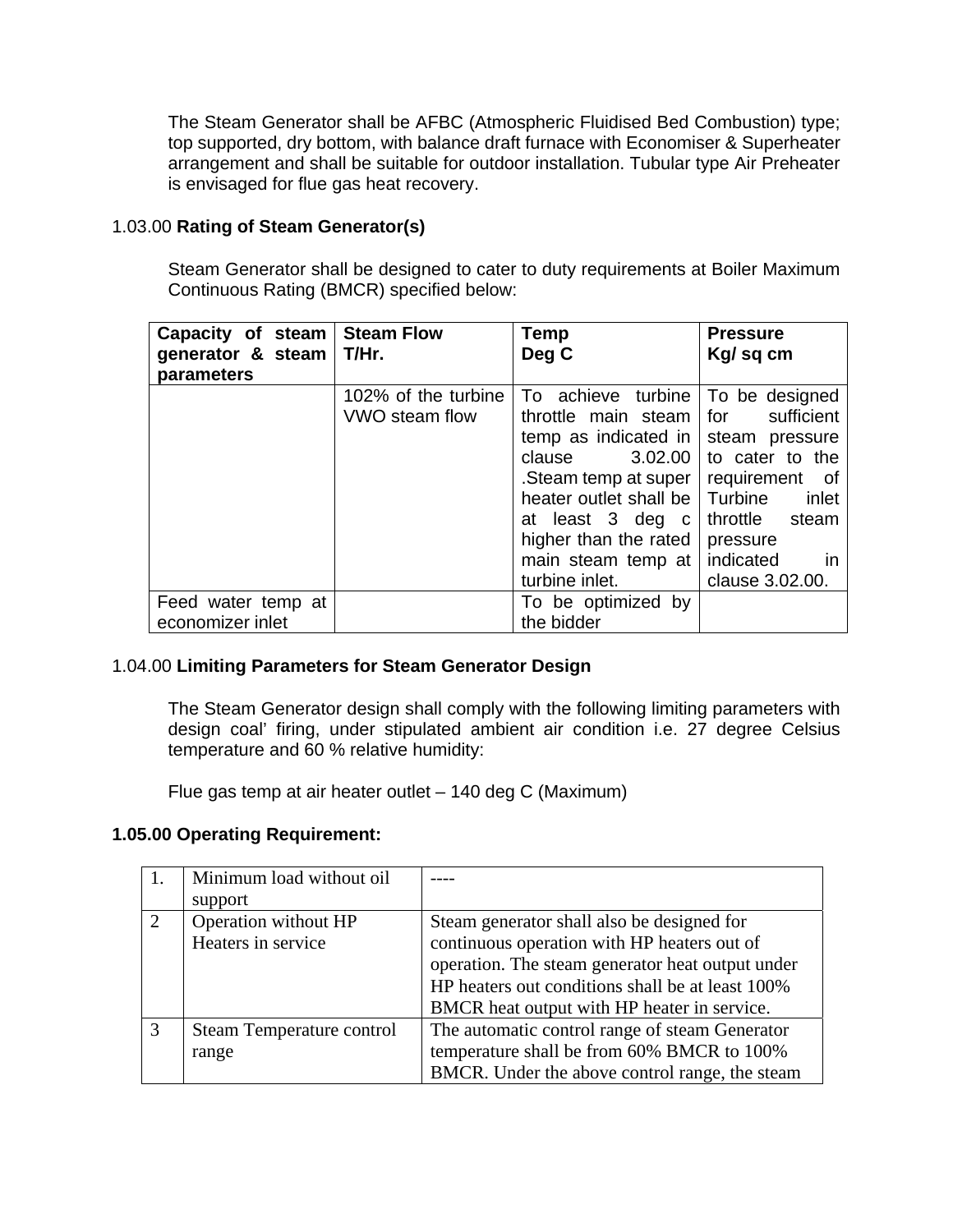|                         | temp at SH shall be maintained at their rated<br>values. |
|-------------------------|----------------------------------------------------------|
| Mode of Steam Generator | The plant shall be designed to operate as a base         |
| Operation               | load station catering the captive power                  |
|                         | requirement. Design of plant equipment and               |
|                         | control system would permit participation of plant       |
|                         | in automatic load frequency control.                     |

## 1.06.00 **Coal/Ash data**

The primary fuel for the main steam generator shall be coal. Light Diesel Oil (LDO) shall be used for start-up of the main Steam Generator(s). proximate analysis of design coal on as received basis are as under:

| Moisture (%)        | 6.0  |
|---------------------|------|
| Ash (%)             | 24.3 |
| Volatile matter (%) | 8.2  |
| Fixed carbon (%)    | 61.5 |

Sieve analysis of the coal is as given in the specification.

# **2.00.00 Electrostatic Precipitator (ESP)**

# 2.01.00 **System Description:**

The Electrostatic Precipitators shall be of outdoor type and installed on the cold end side of tubular air preheaters. The flue gas shall be drawn from air preheater outlets of the balanced draft, crushed coal fired Steam Generator and guided through adequately sized duct work into the gas streams of ESP. Similarly, the flue gas after the Electrostatic Precipitators shall be led to the suction of the induced draft fans.

# 2.02.00 **Service Conditions**

The Steam Generators are designed to burn crushed coal. LDO shall be used during startup of Steam Generator. The ESP shall be designed to remove fly ash particles (to meet the stipulated ESP emission levels) from the flue gas generated in the Steam Generator with fluidized bed combustion.

# 3.00.00 **Steam Turbine**

3.01.00 **Type**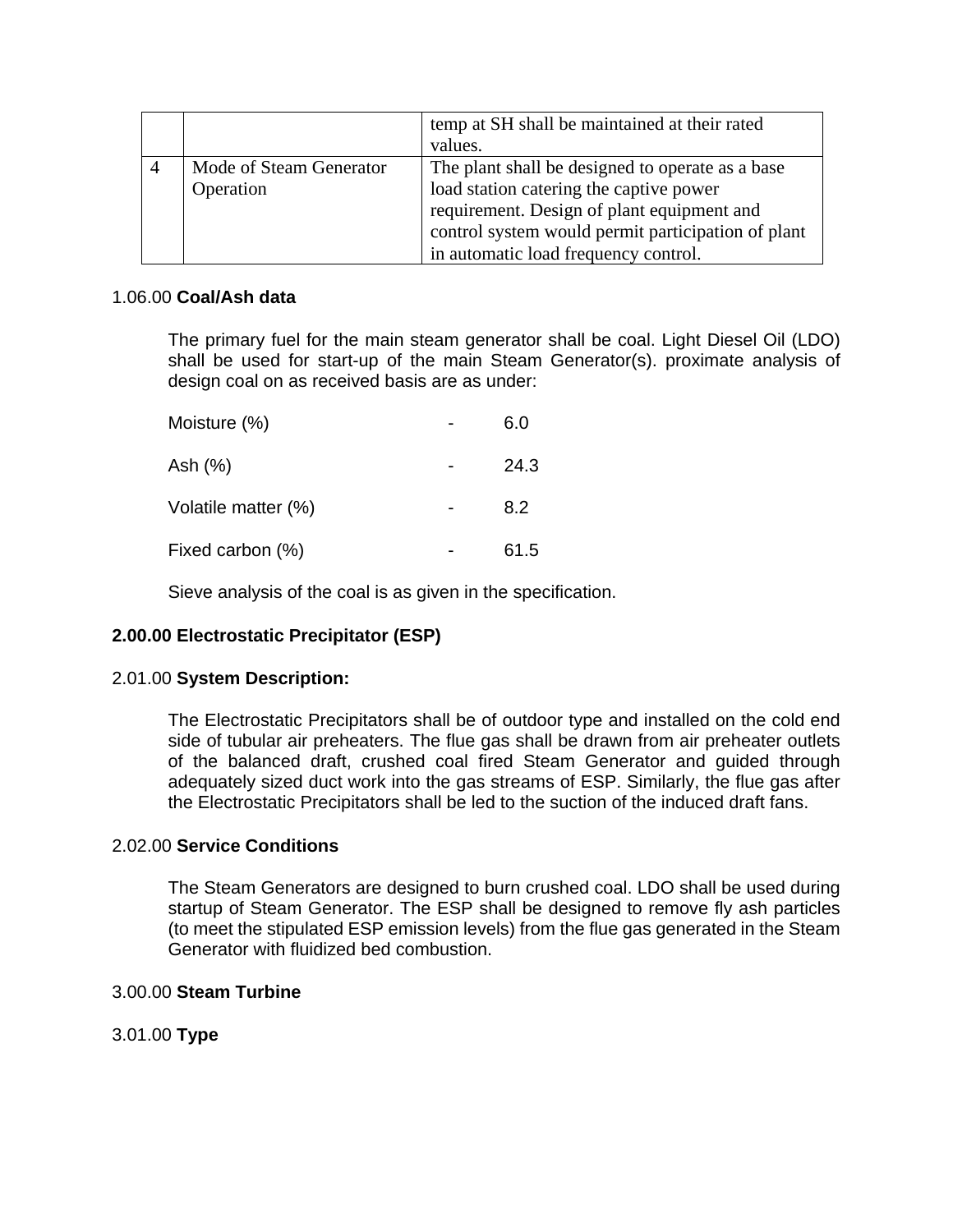The steam turbine shall be regenerative, condensing, directly coupled or coupled through a gear box to generator suitable for indoor installation.

#### 3.02.00 **Rating**

The steam turbine generator unit shall conform to the following design and duty conditions:

|   | Output under economic maximum continuous<br>rating (EMCR) guaranteed output load at<br><b>Generator terminals</b> | 20MW                                                                    |
|---|-------------------------------------------------------------------------------------------------------------------|-------------------------------------------------------------------------|
| 2 | Turbine throttle steam pressure                                                                                   | To be optimized by bidder but not<br>less than $85\text{Kg/cm}^2$ (abs) |
| 3 | Turbine throttle steam temperature                                                                                | To be optimized by bidder but not<br>less than 510 deg C                |
| 4 | Design & operational requirement including<br>variations in rated steam temp & pressure                           | Generally as per IEC 45 or<br>otherwise specified in the spec.          |
| 5 | <b>Condenser Pressure</b>                                                                                         | To be optimized by bidder                                               |
| 6 | Frequency variation range around rated freq of<br>50Hz                                                            | +3% to -5% (47.5Hz to 51.5Hz)                                           |
|   | Turbine Protection against water induction                                                                        | As per ASME-TDP-1 latest edition                                        |

#### 3.03.00 **Other Features**

Turbine shall be capable of operating continuously with valves wide open (V.W.O.) to swallow at least 105% of EMCR steam flow to the turbine at rated main steam parameters and also the corresponding output shall not be less than 105% of rated load with 3% make up and optimised condenser pressure.

The steam turbine generator unit shall be suitable for direct connection to steam generator having no inter connection with other units either on the boiler feed water side or main steam side.

Turbine shall be designed for uncontrolled extractions for regenerative feed heating based on optimized cycle and suitable for tropical conditions.

#### **4.00.00 Generator**

#### 4.01.00 **Type**

Stator air/water cooled, cylindrical air cooled rotor type.

#### 4.02.00 **Rating**

Generator and its excitation system shall have a capability at least matching the declared maximum continuous rated output of the associated steam turbine at all power factors between 0.8 lagging and 0.95 leading with +3% to -5% frequency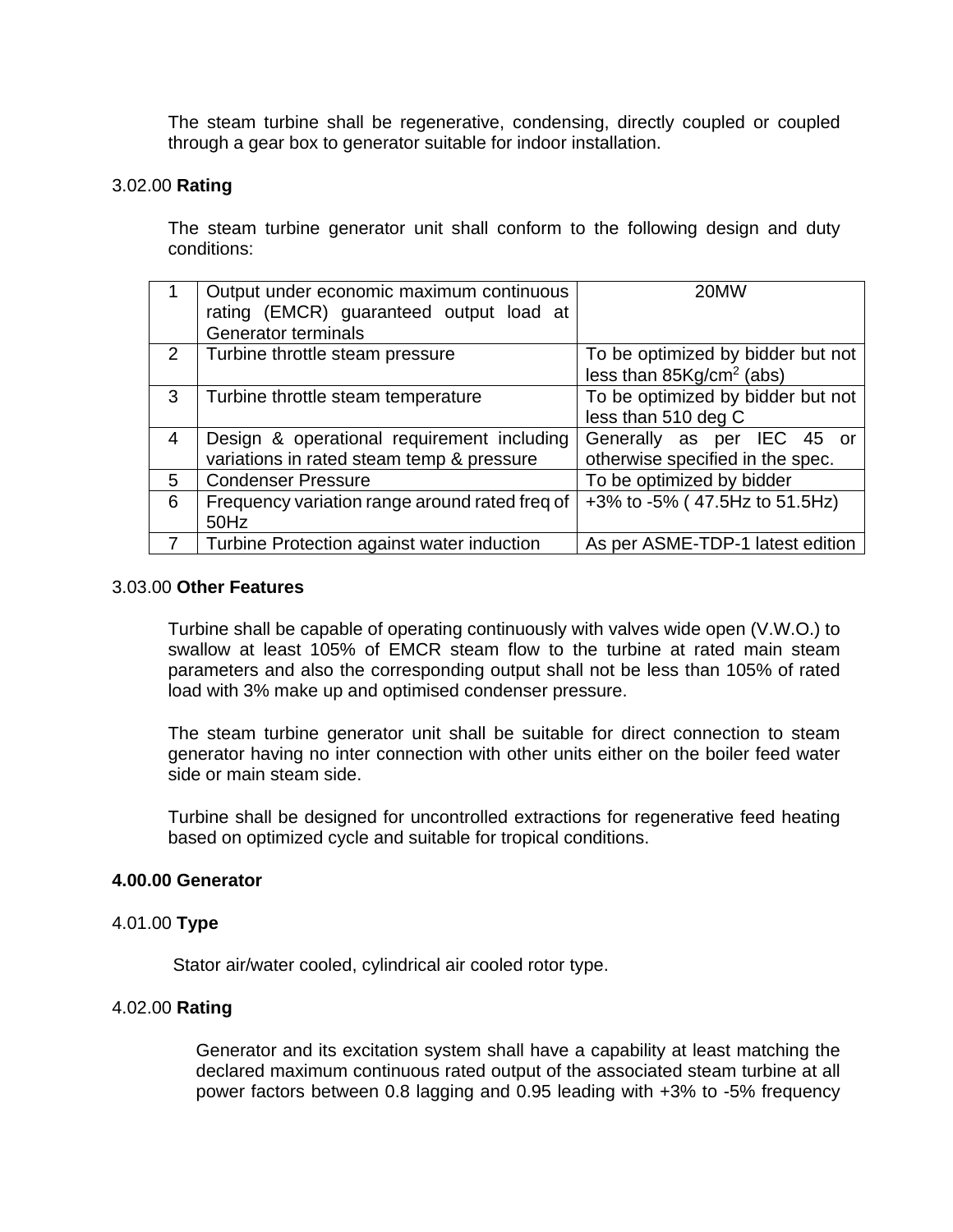variation, terminal voltage variation of +/- 5% and combined voltage & frequency variation of 5%. It shall be ensured that when the Generator is working at this capability and design cooling water temperature, no part of the Generator shall attain a temperature in excess of the temperature limits specified for class-B insulation as per IEC-60034.

4.03.00 Also the generator and its excitation system shall be capable of continuous stable operation without any excessive temperature rise at the peak output of the associated steam turbine under VWO & HP heater out condition at all power factors between 0.8 lagging and 0.95 leading with +3% to -5% frequency variation, terminal voltage variation of +/- 5% and combined voltage & frequency variation of 5%. Temperature of different parts may exceed those permissible for class-B insulation under such operating conditions, but shall be lower than those permissible for class-F insulation as per IEC-60034.

|    | <b>Power Factor</b>     | $0.8$ (lag)                                   |
|----|-------------------------|-----------------------------------------------|
| 2. | <b>Terminal voltage</b> | As per manufacturer's standard                |
| 3. | Frequency               | 50 Hz                                         |
| 4. | Speed                   | As per manufacturer's standard                |
| 5. | Short circuit ratio     | Not less than 0.48 (without any<br>tolerance) |

#### 4.04.00 Rated Parameters

#### 5.00.00 **Coal Handling Plant**

Coal Handling Plant shall be designed based on specified Indian Coals. Rated capacity of CHP shall be as specified in the technical Specification. Coal from the coal stock yard up to the power plant will be transported by trucks by the owner.

The design capacity of the conveyors shall be 110% of the rated capacity.

Two stage crusher is envisaged.

#### 6.00.00**Ash Handling Plant**

Ash handling system consists of the following sub systems:

#### **1) Bed Ash Handling System**

Pressure conveying system consisting of screw compressor, air lock/ pump tanks, air intake & discharge valves, CI / MS pipes IA compressors etc.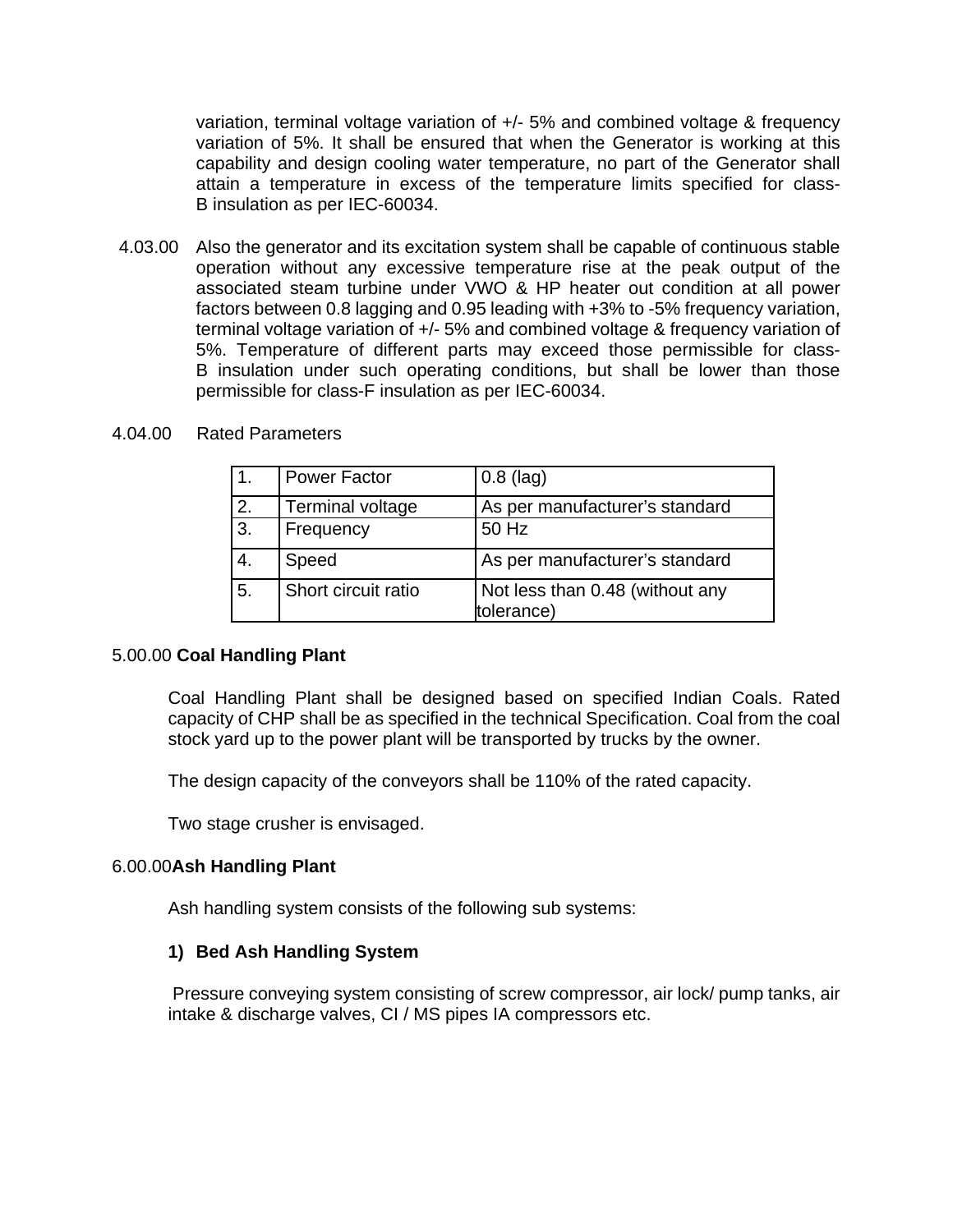# **2) Dry Fly Ash Conveying system**

Two alternatives for pneumatic conveying system are specified for conveying of fly ash in dry form from ESP hoppers upto buffer hoppers.

# **i) Vacuum Conveying System**

It shall consist of liquid ring vacuum pumps, material handling valves, cast iron and MS pipes, instrument air compressors etc.

**OR** 

# **ii) Pressure Conveying System**

It shall consist of screw compressors, air lock/pump tanks, ash intake & discharge valves, CI & MS pipes, instrument air compressors etc.

# **3) Dry Fly Ash Transportation system**

The dry fly ash from the buffer hoppers in each unit shall be transported to storage silos. The user industries shall take the dry fly ash from storage silos either in closed tankers or in open tankers. Provision shall be kept for disposal in slurry form to the ash dyke also.

# **4) Ash Disposal System**

**i)** Bottom ash, economizer ash and air preheater ash (if applicable) shall be disposed off from ash slurry sump to ash disposal area by bottom ash slurry disposal pumps**.**

ii) The fly ash and air preheater ash (if applicable) shall be disposed off by slurry disposal system in lean phase.

# 7.00.00 **CW Pumps, Cooling towers and Make up water system**

CW equipment & Systems, Cooling towers and make up water system shall be provided as per the scope of technical specifications.

8.00.00 Fire protection system, Air compressors, AC and ventilation system shall be as per the scope of technical specification.

# 9.00.00 **WATER TREATMENT SYSTEM**

Water treatment system covers drawl of make up water from PP II, chlorination , Liquid Effluent Treatment, drawl of DM water from PP II.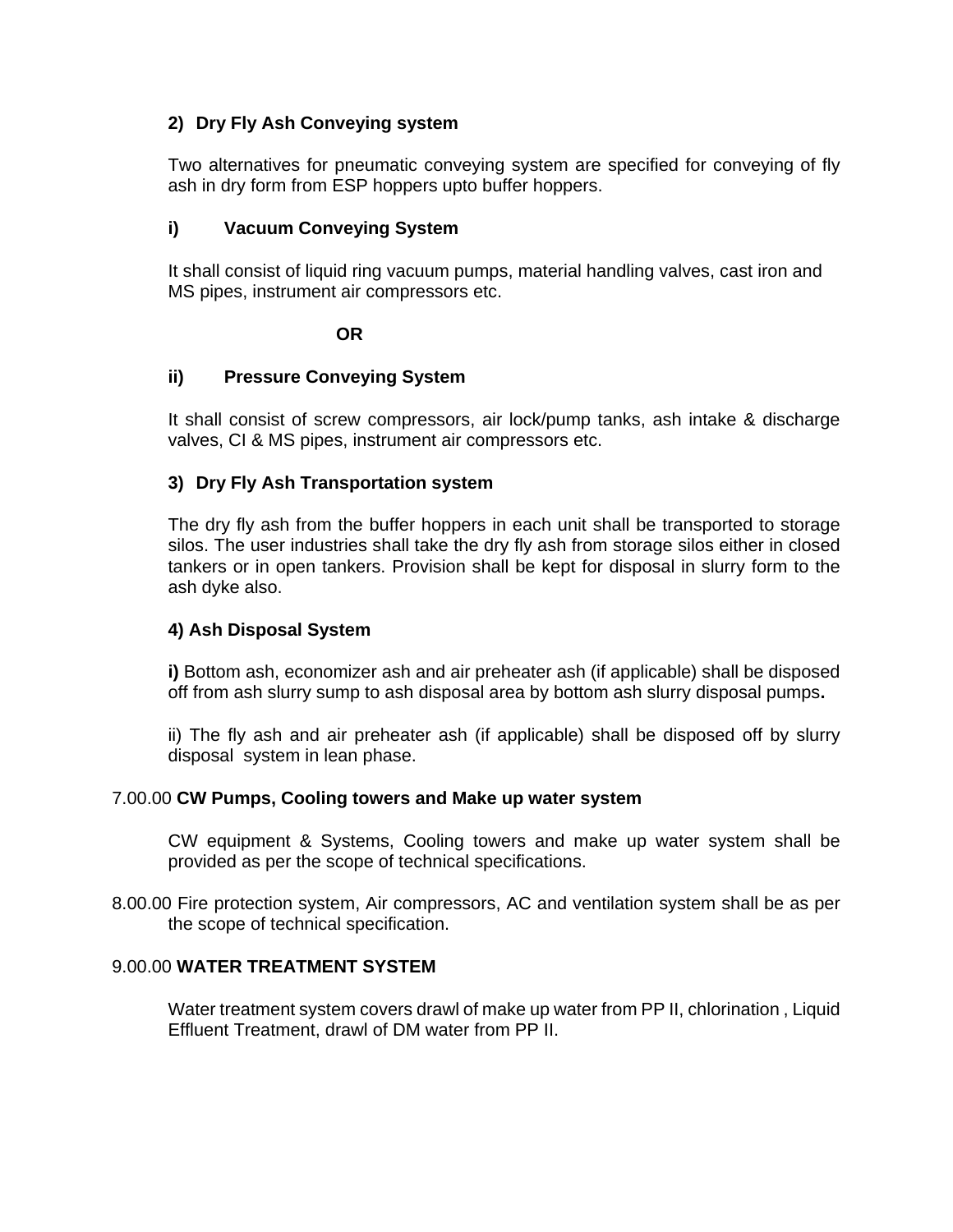## 10.00.00 **Electrical Systems**

The electrical items shall cover following:

Generator, Excitation System and its Auxiliary Systems Motors, Electric Actuators

Generator Busducts, MV Busducts and Generator Circuit Breaker.

Power Transformers, Auxiliary Oil Filled Transformers, Indoor Dry type Transformers

MV Switchgears, LV Switchgears and LV Busducts, Numerical Relay Networking, DC System, Battery and Battery Charger

HT Power Cables, LT Power and Control Cables, Cabling, Earthing and Lightning Protection, Lighting, DG Sets

33 kV GIS.

Control & Protection of complete electrical system including 33 kV switchyard and Generator Relay Panels, interfacing with Plant DCS system (Common control & monitoring for Plant equipments and Switchyard).

Construction Power facilities

Complete Electricals for Offsite Areas.

Type, Routine & commissioning Tests, Mandatory Spares as specified.

#### 11.00.00 **C & I Systems**

The control system, called Distributed Digital Control Monitoring & Information system (DDCMIS) is envisaged to be procured under this package for control and operation of

¾Integral control & protection of boiler including Burner Management System and Boiler protection system.

¾The integral control & protection of Steam Turbine Generator including Electrohydraulic control & Turbine Protection system.

¾Modulating controls of the Steam Generator (SG)

¾Modulating controls of Feed water & Condensate Cycle

¾Binary control of auxiliaries of Steam Generator (SG)

¾Binary control of auxiliaries of Turbine Generator (TG)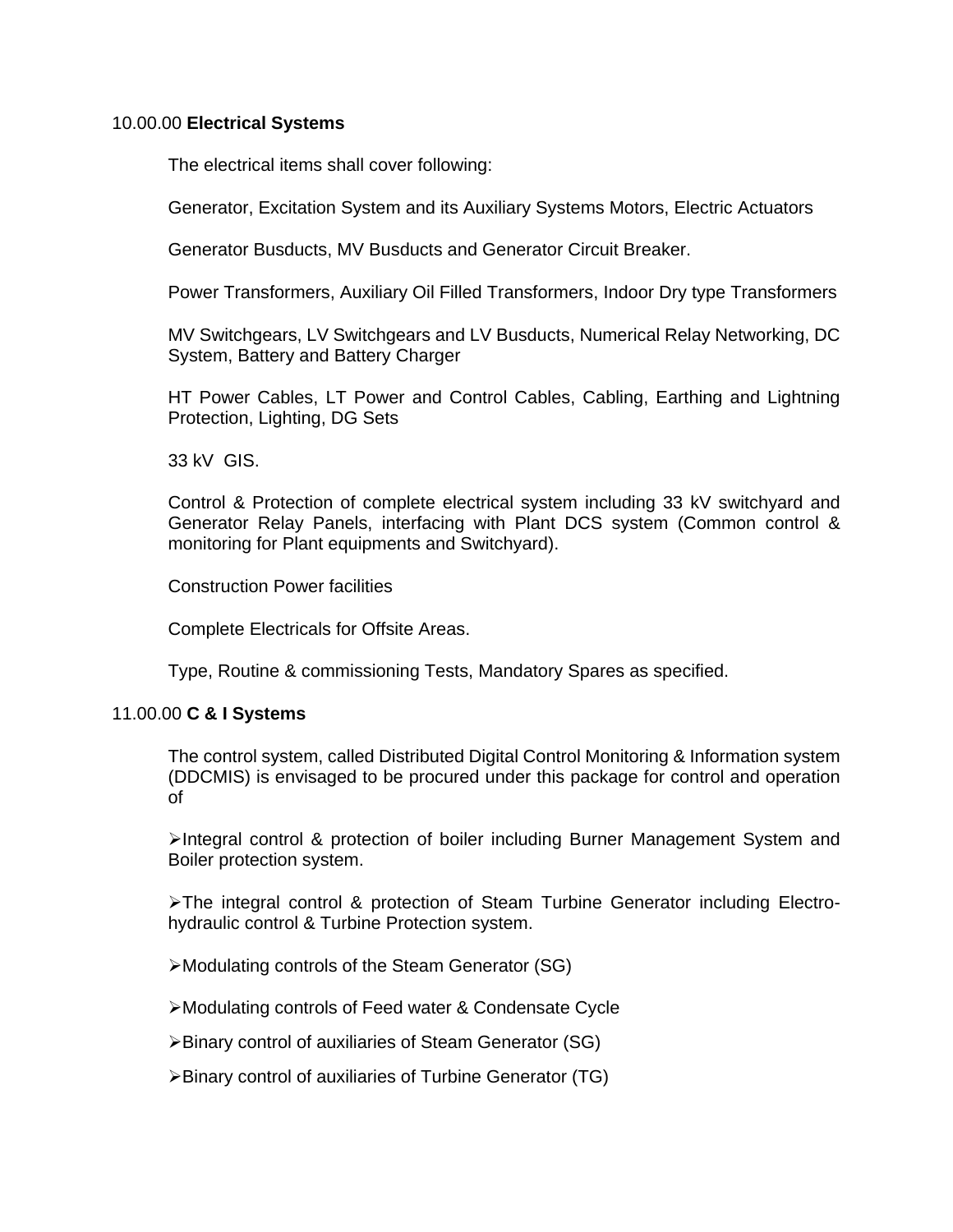¾Electrical Breaker including synchronization circuits.

- ¾Coal Handling Plant.
- ¾Water System (DM Water system, Cooling Tower etc.).
- ¾CW System.
- ¾Air Conditioning and Ventilation systems.
- ¾Ash Handling Plant.
- ¾Make-up water System.

Human Machine Interface (HMI) is based on Large Video Screen (LVS) displays supported by TFT monitor based Operator Work Stations (OWS). These devices through customized user-friendly displays, soft alarm facia and pop-up displays are used for giving fast pin-pointed faults/ status to the operator. Local ON/OFF operation of equipments is envisaged through Graphical Interface Unit (GIU). The total system is networked through a Station-Wide LAN for use of real time data of various plant areas by other users like maintenance, planning, efficiency enhancement groups etc.

The sequence of events recording & alarm annunciation are also implemented as a part of DDCMIS system. A GPS based master and slave clock system is to be provided for uniform and synchronized timing signals throughout the entire station.

The power supply for the control system is based on 24V DC provided through microprocessor based modular charger system and for the peripherals and other subsystem through 230V Single Phase UPS.

Main Equipment related instruments like Flame Monitoring system, Coal Bunker Level measurement system, gravimetric feeder control system, Acoustic Pyrometer, Acoustic Steam Leak detection system, Furnace and Flame viewing system, Turbine stress control / evaluation system, Turbine supervisory and diagnostic system etc are also procured through this package.

Field instruments like pressure, DP, flow & level transmitter, analyzers along with their process connection & piping as well as measurement systems like vibration monitoring system etc are also procured through this package.

A plant-wide CCTV system based on IP technology is included in this package for surveillance of plant equipment as an aid to the operation.

Apart from above, an on-line Steam & Water analysis system (SWAS), PA system, Operator control desks, panels, shielded twisted pair cables as well as optical fiber cables for system interconnection and all types of Instrumentation Cables are also included in this package.

#### **12.00.00 Civil Works**